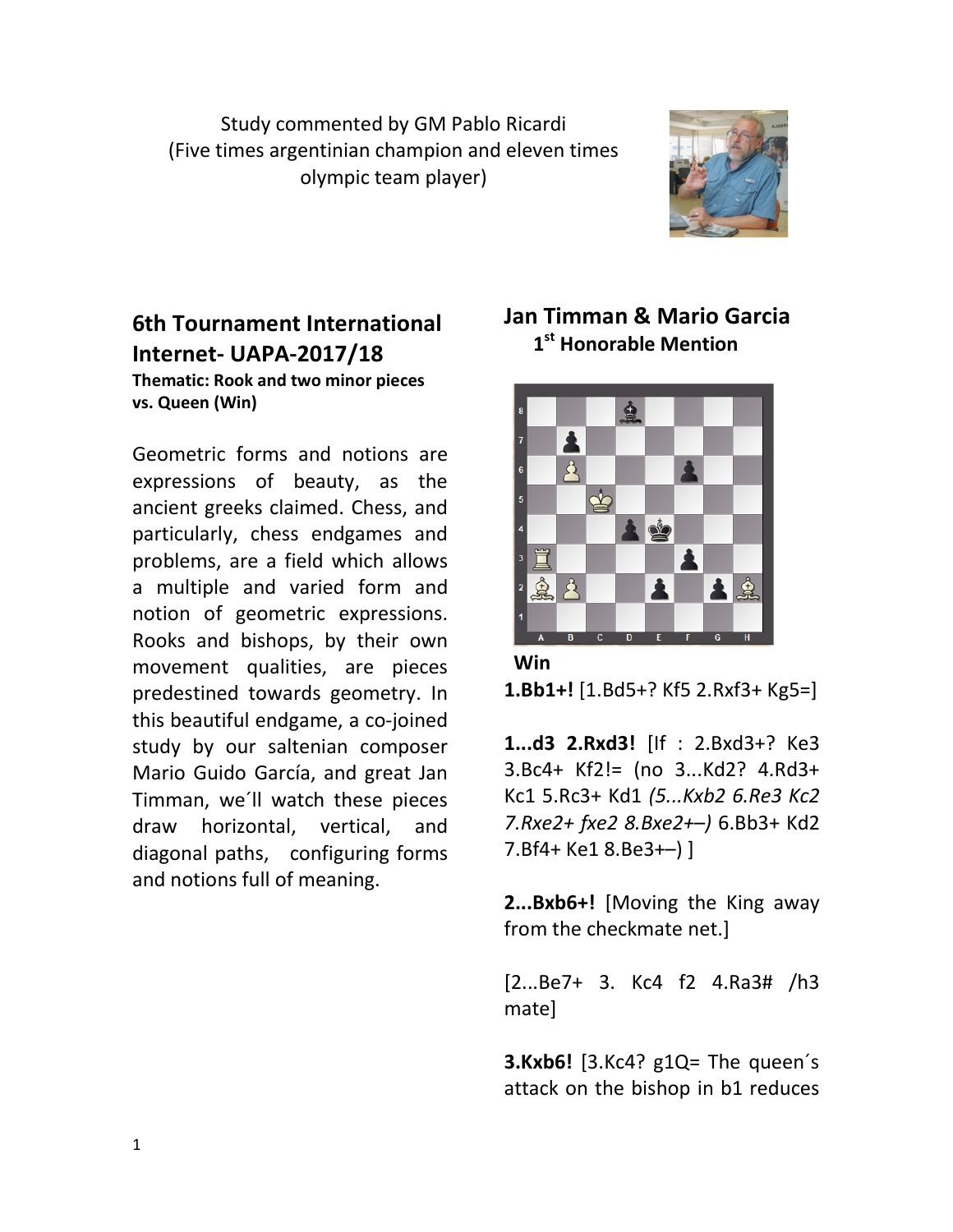the uncovered check´s power: if 4.Rd1+ Ke3 5.Bxg1+ f2]

**3...f2** [3...e1Q 4.Rd1+ Ke3 5.Rxe1++–]

4.Ra3+! [DIAGRAM. Switchback, One of the geometric notions mentioned. Notice the heterogeneous and showy struggle between the rook and bishops against three pawns on the seventh rank. Like two gladiators, each with their own weapons.]

[Try: 4.Rh3+? Kd4! (4...Kd5? 5.Bf5 e1N 6.Rh8 Kd4 7.Bf4+– see also solution) 5.Bf5 e1N! 6.Rh4+ Ke3=]



Diagram after 4. Ra3!

4...Kd5 [main 1 : 4...Kd4 5.Bf4! (5.Bf5? e1N! 6.Ra4+ Ke3!=) 5...e1Q 6.Ra4+ Kd5 7.Ba2# Mirror mate model. One of the many and pretty mate figures in this endgame.]

5.Bf5 e1N! [main 2 : 5...e1Q 6.Rd3+ Kc4 7.b3+ Kb4 8.Bd6# model mate]

6.Ra8 [Now the rook draws a rectangle in order to lockdown the black King into new figures of checkmate.]

6...Kd4 7.Bf4! [Like a choreography, the contour changes as the pair of bishops encloses the black King.]

[7.Rd8+? Ke3 8.Re8+ Kf3 9.Be4+ Kg4 10.Rg8+ Kh5=]

7...Kc4 [7...f1Q 8.Rd8+ Kc4 9.Be6+ Lead to mate]

8.Rc8+ Kb3 9.Bc1! [Key move, allowing to preserve this pawn for final thrust.]

[9.Be6+? Kxb2 10.Bc1+ Ka1! 11.Bf5 f1Q 12.Ra8+ Qa6+ 13.Rxa6+ bxa6 14.Be3 Nf3=]



Diagram after 9. Bc1!